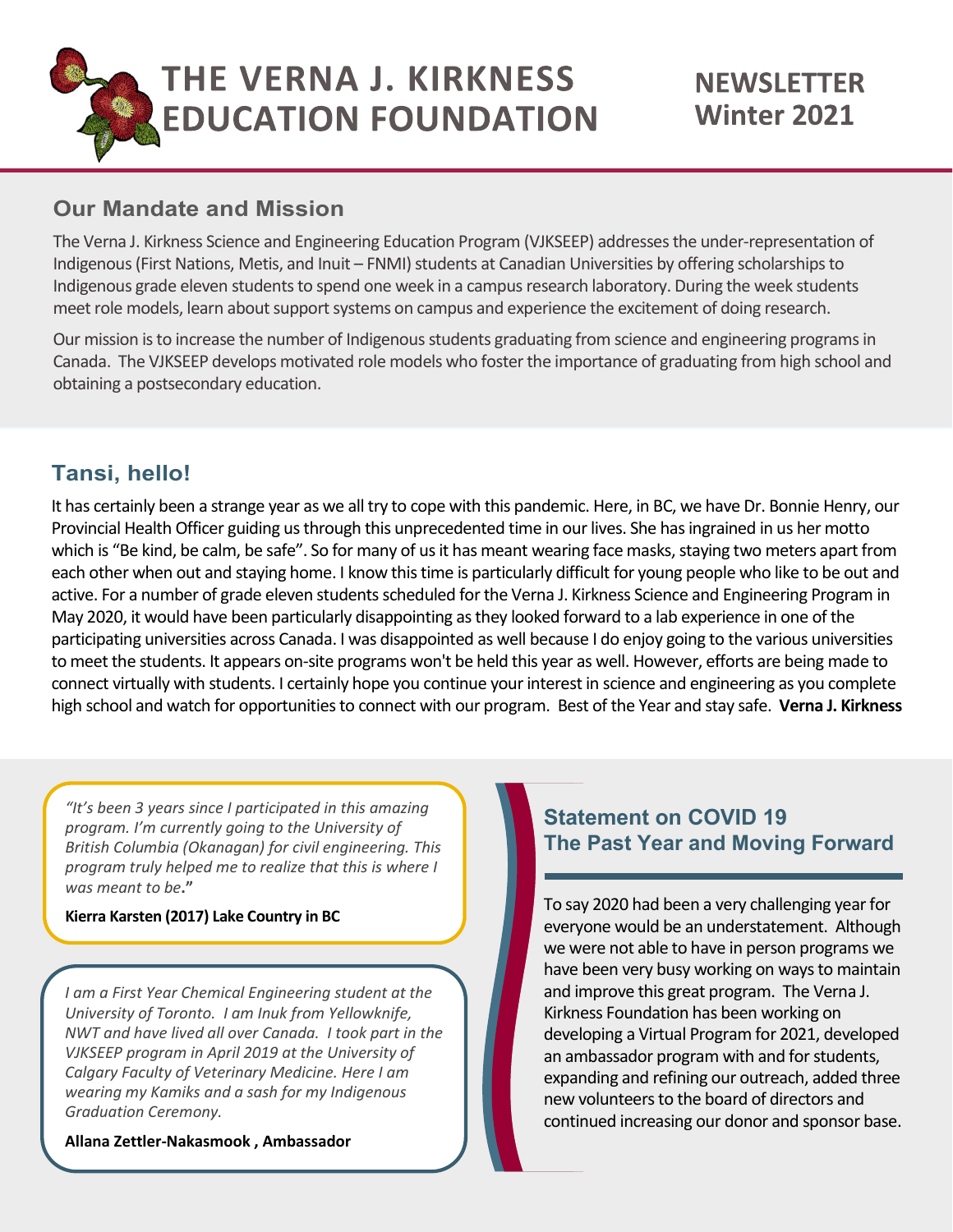

The Verna J. Kirkness Foundation is in the beginning states of establishing an Ambassador Program. Our goal is to build a community of support, encouragement, mentorship and inclusiveness. For the Ambassador Program to succeed relies through communication and remaining in touch. Email will be the primary source for direct contact and the longevity of the Ambassador Program will happen through social media as it is more interactive. Ambassadors would be available to give a virtual presentation on the program to schools, teacher organizations, donors, sponsors, service clubs, etc. We currently have 8 incredible initial ambassadors: Allana Zettler, Daphne Hackey, Victoria McMahon, Tanis Short, Ryder Wise, Grace Salomonie and Jasper Anders. If you are interested in having an ambassador present to your school or have additional questions please contact Morgan Laboucan at morgan.laboucan@vjkf.org .

*"I attended the Kirkness program in 2018, since the program I have graduated high school and I'm now attending the University of British Columbia. I am going into my second year of Kinesiology in the Fall. I'm a Terry Fox Humanitarian Award recipient and UBC Presidential Scholar. I plan to have a career in medicine. I'm interested in being involved in an ambassador program and being an ambassador for the Kirkness Foundation."*

#### **Victoria McMahon, Ambassador**

*"Since attending my week at the University of Victoria studying Astronomy and Physics with Professor Karun Thanjavur, I've built a greenhouse/micro farm, spent my summer doing riparian and restoration work on the Cowichan watershed, and created a lesson plan for 11 students that I will be teaching once this pandemic settles. Lastly, I've been advocating conservation science and stewardship in my community and with multiple organizations I'm involved with: most notably, The Rain Coast Conservation Foundation who I have just actually corroborated with on their "Coastal Insights" webinar where I presented (as the youngest panelist to date). Introducing threats to the salmon life cycle and Lake Cowichan's new hybrid salmon!"* **Ryder Wise, Ambassador | (2019) Lake Cowichan, B.C.**

*"I attended the Kirkness program in 2019. I am expecting to graduate high school in June, and in the fall attend the University of Manitoba, studying Linguistics. As well, I received the academic junior award at the Manitoba Aboriginal Youth Achievement Awards in Nov. 2019, and have just received the BMO Indigenous Leader of Tomorrow Scholarship. After Post-secondary, I plan to have a career focusing on Indigenous Language Revitalization.* **Elora Cromarty, Ambassador**

# **Connecting**

The Foundation continues to reach out to students (past, present, and future), school districts, teachers, parents, mentors, communities, partners and sponsors through expanding and improving our data base, updating and expanding our website, Facebook and Instagram webpages. Please take a look as we are very excited about the upgrades and changes including virtual tours of many of our participating universities that will give students a better understanding of the resources and opportunities available to them You can also learn more about The Verna J. Kirkness Science and Engineering Education Program, be able to connect with others, here from former Kirkness scholars and mentors, application processes and opportunities and find important links to news, alumni, scholarships and much more. Please visit our website at https://www.vernajkirkness.org/. From there you can also link to our Facebook and Instagram pages.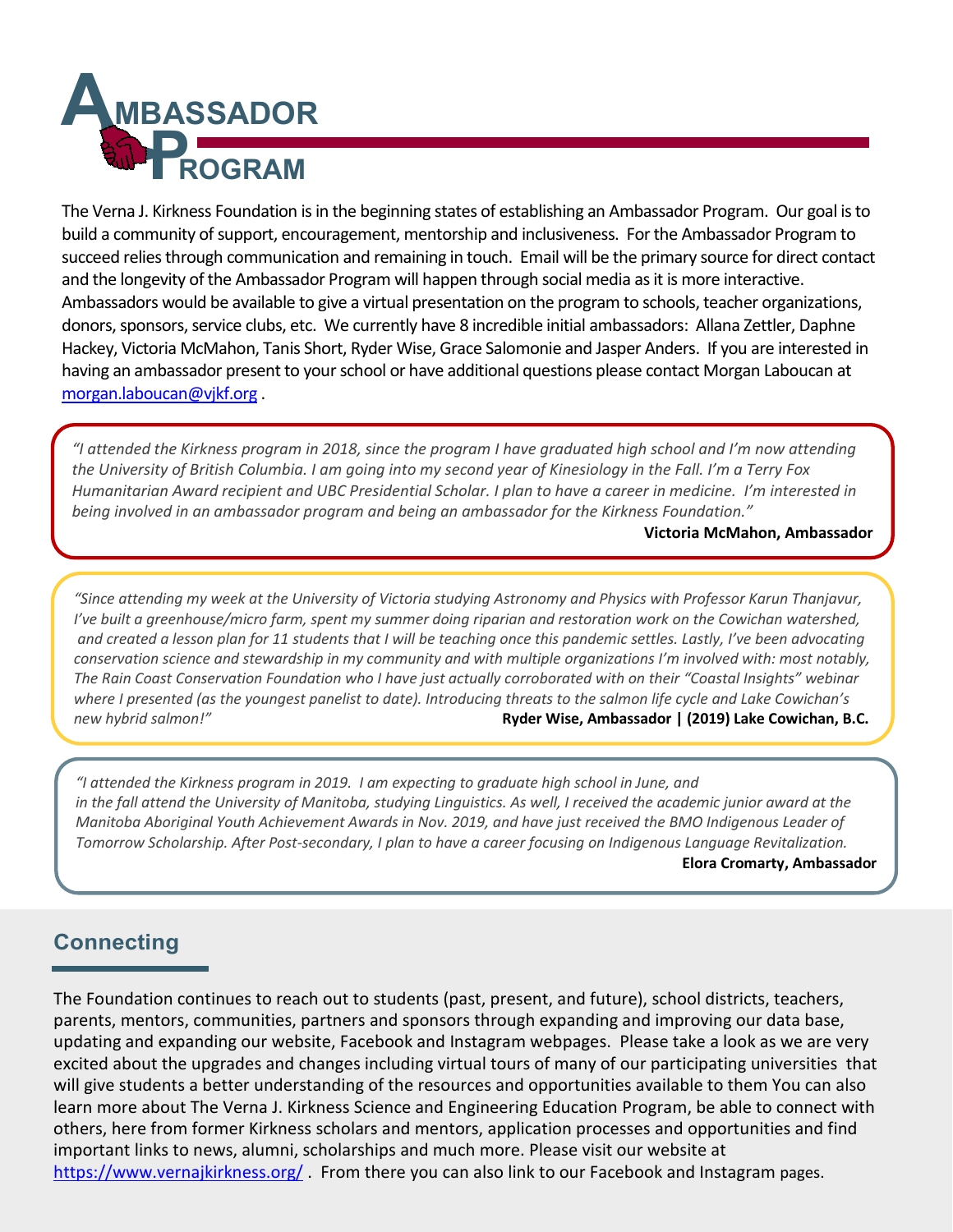# **Developing Virtual Programs**

In light of COVID-19 restrictions, the foundation is working on developing an alternative method for delivery of our annual university programs. We are taking a two-fold approach in the development of our Virtual Program to ensure all students have access to a variety of different resources that will give them the best understanding of what our post-secondary partner institutions have to offer.

The first component of the Virtual Program involves working with staff at our partner institutions to gather a variety of existing resources and develop new content that will be put into an "online resource library" full of campus tours, resources for indigenous students, residence information, informational videos from professors and much more for students to access at their own pace. The goal is to be able to give students a better understanding of what it is to live and work on campus as well as what it might be like to conduct research in one of the science or engineering labs. For example, the staff at the University of British Columbia has provided us with a series of in-depth campus tours videos available on our website and the University of Calgary Veterinary School has filmed some excellent videos of their labs and facilities.

The second component to our Virtual Program involves a hands-on research activity. We are working with our mentors at the universities to develop a variety of research activities that a student can complete in their own home. Students would receive a package in the mail containing all the material required to complete their project. Students will meet with their mentor along with other students and work together to complete their research activity. We are currently working with professors from across our university network to develop these exciting hands-on activities.

The flexibility of these two initiatives will allow students to learn and discover science and engineering and to also discover what life is like at university at their own pace. In order to participate in these programs, students will require access to the internet to join Zoom calls. We are looking forward to providing this exciting opportunity for our students.

# **Kirkness Scholar Feedback**

"I lived on UBC campus for a week and was an intern in the Faculty of Forestry Tree Rings Lab under Dr. Lori Daniels. In 2019, I graduated from high school and became a UBC Presidential Scholar. In the summer of 2019, I was hired by Dr. Daniels to work in the Okanagan and South Cariboo Regions, where I collected data in the field for her research on forest fire mitigation and forest regeneration. I am currently in my second year of university studying towards a Bachelor of Science in Natural Resources Conservation within the Land One program, as well as studied alongside an amazing group of students from all different backgrounds. I have also been involved in UBC's Indigenous Community, and I am currently taking over the position of Co-President for the AMS Indigenous Committee on UBC's Point Grey campus. My goals for the future are to graduate from my program, and hopefully pursue Environmental or Indigenous Law, so that I can eventually work on government policies that not only protect our environment but also protect Indigenous communities who are the most vulnerable to the adverse effects of environmental degradation. I am so grateful for the opportunities I had through the Verna J. Kirkness program, and I am confident that this program is what inspired me to choose UBC and the faculty that I am currently in. I would be honoured to be an ambassador for the Kirkness Foundation". **Ceilidh Smith (2018**)

#### **Congratulations to:**

**Emma Pflanz**, a 2019 Kirkness Scholar from Semiahmoo Sr Secondary School in Surrey BC who attended the UBC program won a scholarship through the Beedie Luminaries Scholarship Program.

Niki McIntosh, (2019 Kirkness Scholar and 1<sup>st</sup> year science student at UBC) has been named 2020 Schulich Leader Scholar. Niki was among 1,400 nominees across Canada competing for 100 of these scholarships. Niki is a graduate of WJ Mouat, Secondary in Abbotsford, B.C.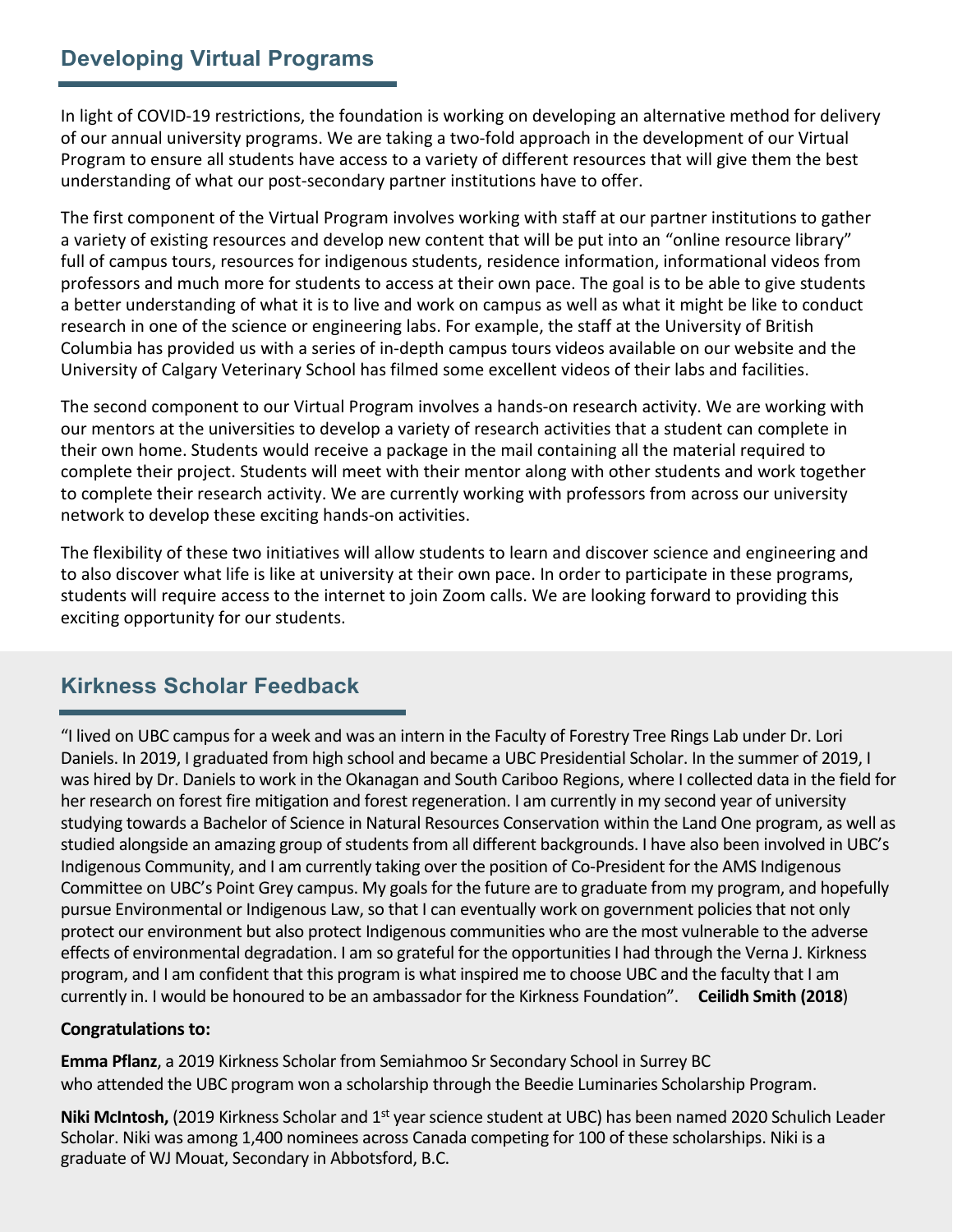#### **Foundation Updates**

Welcome to all three new members to our volunteer Board of Directors:

**Dr. Annemieke Farenhorst** is a Professor of Soil Science and the Associate Dean Research in the Faculty of Agricultural and Food Sciences at the University of Manitoba. Annemieke has been a mentor forstudents at Kirkness programs offered at the University of Manitoba since 2009. Dr. Farenhorst has earned a range of teaching, research and outreach awards, including the Queen Elizabeth II Diamond Jubilee Medal for leadership in pesticide research, and she was named a Women's Executive Network 2016: Top 100 Award Winner.

**Morgan Laboucan** attended the program as a grade 11 student in 2016 and is now in 3rd year Philosophy at the University of Calgary with a goal to study Law. Joining the Board of Directorsin October 2019, Morgan brings an important student perspective to the board and will assist in increasing our social media presence and help better connect program alumni through our Ambassador Program.

**Karen McMahon** is a Human Resources Professional who has 9 years of post-secondary education from 4 different programsincluding a Bachelor of Businessfrom Laurentian University. She is Dene from Deninu K'ue First Nation in the Northwest Territories, but grew up just north of Toronto in Barrie, Ontario. Both of Karen's daughters, Cassandra and Victoria have attended the Verna J. Kirkness Science and Engineering Education program.

#### **Announcements**

On January 28, 2021 the Nellie McClung Foundation, in partnership with the *Winnipeg Free Press*, introduced the 150 Manitoba Women Trailblazer Award winners, which salute the contributions by Manitoba women who've made social justice, arts, sports, politics, education, community activities and promoting democracy while developing the province of Manitoba. The awards honour Nellie McClung's trailblazing spirit by recognizing these incredible women leaders. We are delighted to announce that Verna J. Kirkness was named as one of the 150 women. Congratulations Verna!

On October 15, 2020 we had the honour of presenting **"The Verna J. Kirkness Science and Engineering Education Program"** at the Virtual 2020 American Indian Science and Engineering Society National Conference. You can view our presentation at: www.vernajkirkness.org/aises